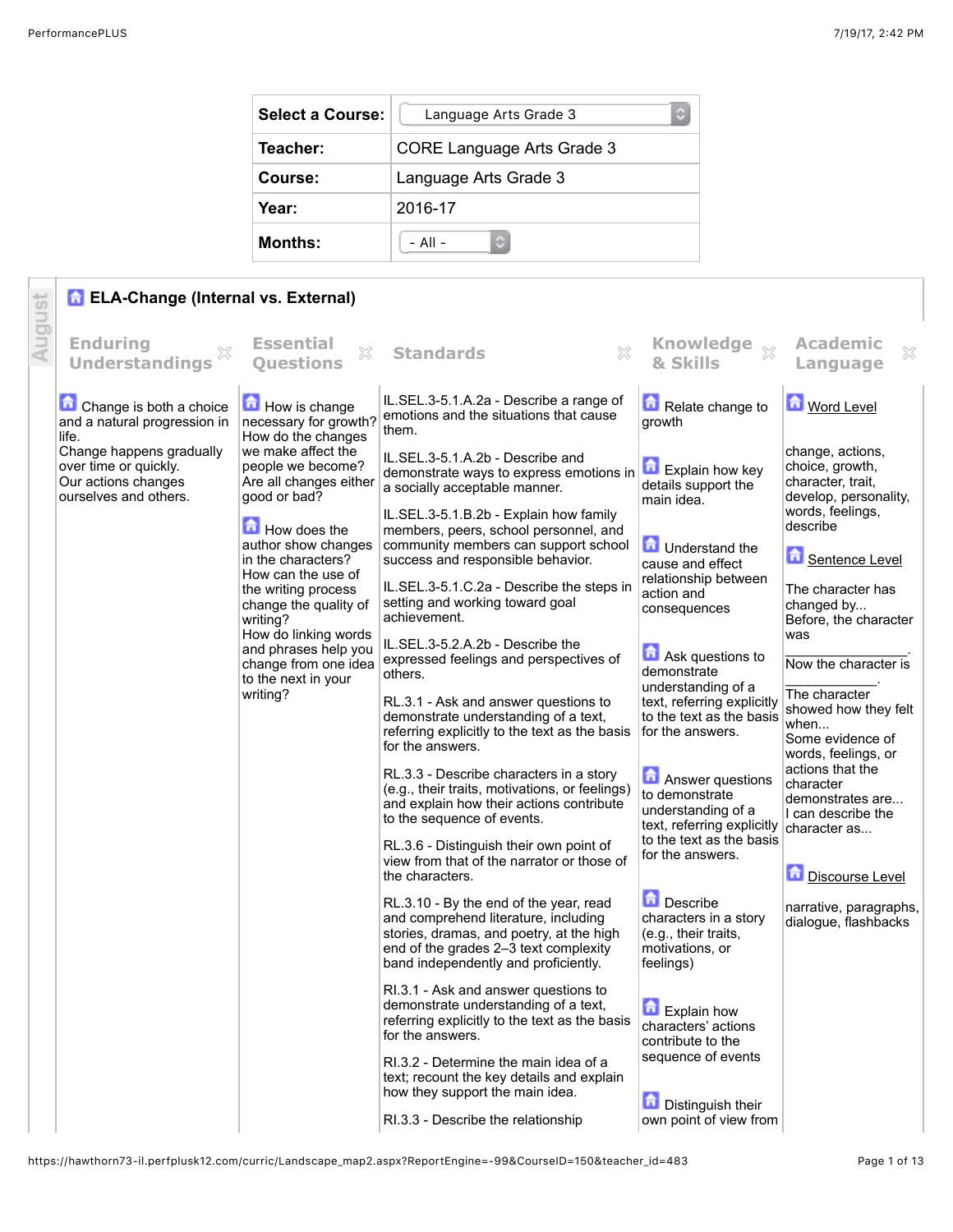|  | between a series of historical events,<br>scientific ideas or concepts, or steps in<br>technical procedures in a text, using                                      | that of the narrator.                                                         |
|--|-------------------------------------------------------------------------------------------------------------------------------------------------------------------|-------------------------------------------------------------------------------|
|  | language that pertains to time, sequence,<br>and cause/effect.                                                                                                    | <b>Distinguish their</b><br>own point of view from<br>that of the characters. |
|  | RI.3.8 - Describe the logical connection<br>between particular sentences and                                                                                      |                                                                               |
|  | paragraphs in a text (e.g., comparison,<br>cause/effect, first/second/third in a<br>sequence).                                                                    | Determine the<br>main idea of a text:                                         |
|  | W.3.1 - Write opinion pieces on topics or<br>texts, supporting a point of view with<br>reasons.                                                                   | Recount the key<br>details of a text                                          |
|  | L.3.5b - Identify real-life connections<br>between words and their use (e.g.,<br>describe people who are friendly or<br>helpful).                                 | Write opinion<br>pieces on topics or<br>texts that includes:                  |
|  | L.3.1e - Form and use the simple (e.g., I<br>walked; I walk; I will walk) verb tenses.                                                                            | Introducing the<br>topic or text they are                                     |
|  | L.3.1f - Ensure subject-verb and<br>pronoun-antecedent agreement.*                                                                                                | writing about                                                                 |
|  | L.3.1g - Form and use comparative and<br>superlative adjectives and adverbs, and<br>choose between them depending on                                              | Stating an opinion                                                            |
|  | what is to be modified.                                                                                                                                           | <b>D</b> Creating an                                                          |
|  | L.3.1h - Use coordinating and<br>subordinating conjunctions.                                                                                                      | organizational<br>structure that lists<br>reasons.                            |
|  | L.3.1i - Produce simple, compound, and<br>complex sentences.                                                                                                      |                                                                               |
|  | L.3.2a - Capitalize appropriate words in<br>titles.                                                                                                               | <b>D</b> Providing reasons<br>that support the<br>opinion.                    |
|  | L.3.2b - Use commas in addresses.                                                                                                                                 |                                                                               |
|  | L.3.2c - Use commas and quotation<br>marks in dialogue.                                                                                                           | Using linking<br>words and phrases                                            |
|  | L.3.2d - Form and use possessives.                                                                                                                                | (e.g., because,<br>therefore, since, for                                      |
|  | L.3.1 - Demonstrate command of the<br>conventions of standard English                                                                                             | example) to connect<br>opinion and reasons.                                   |
|  | grammar and usage when writing or<br>speaking.                                                                                                                    | <b>n</b> Providing a                                                          |
|  | L.3.2 - Demonstrate command of the<br>conventions of standard English<br>capitalization, punctuation, and spelling<br>when writing.                               | concluding statement<br>or section.                                           |
|  | L.3.3 - Use knowledge of language and<br>its conventions when writing, speaking,<br>reading, or listening.                                                        | Describe the<br>logical connection<br>between particular<br>sentences and     |
|  | L.3.4 - Determine or clarify the meaning<br>of unknown and multiple-meaning word<br>and phrases based on grade 3 reading<br>and content, choosing flexibly from a | paragraphs in a text<br>Introduce a topic<br>and group related                |
|  | range of strategies.                                                                                                                                              | information<br>together; include                                              |
|  | L.3.5 - Demonstrate understanding of<br>word relationships and nuances in word<br>meanings.                                                                       | illustrations when<br>useful to aiding<br>comprehension.                      |
|  | L.3.6 - Acquire and use accurately grade-<br>appropriate conversational, general                                                                                  | 습<br>Develop the topic<br>with facts, definitions,                            |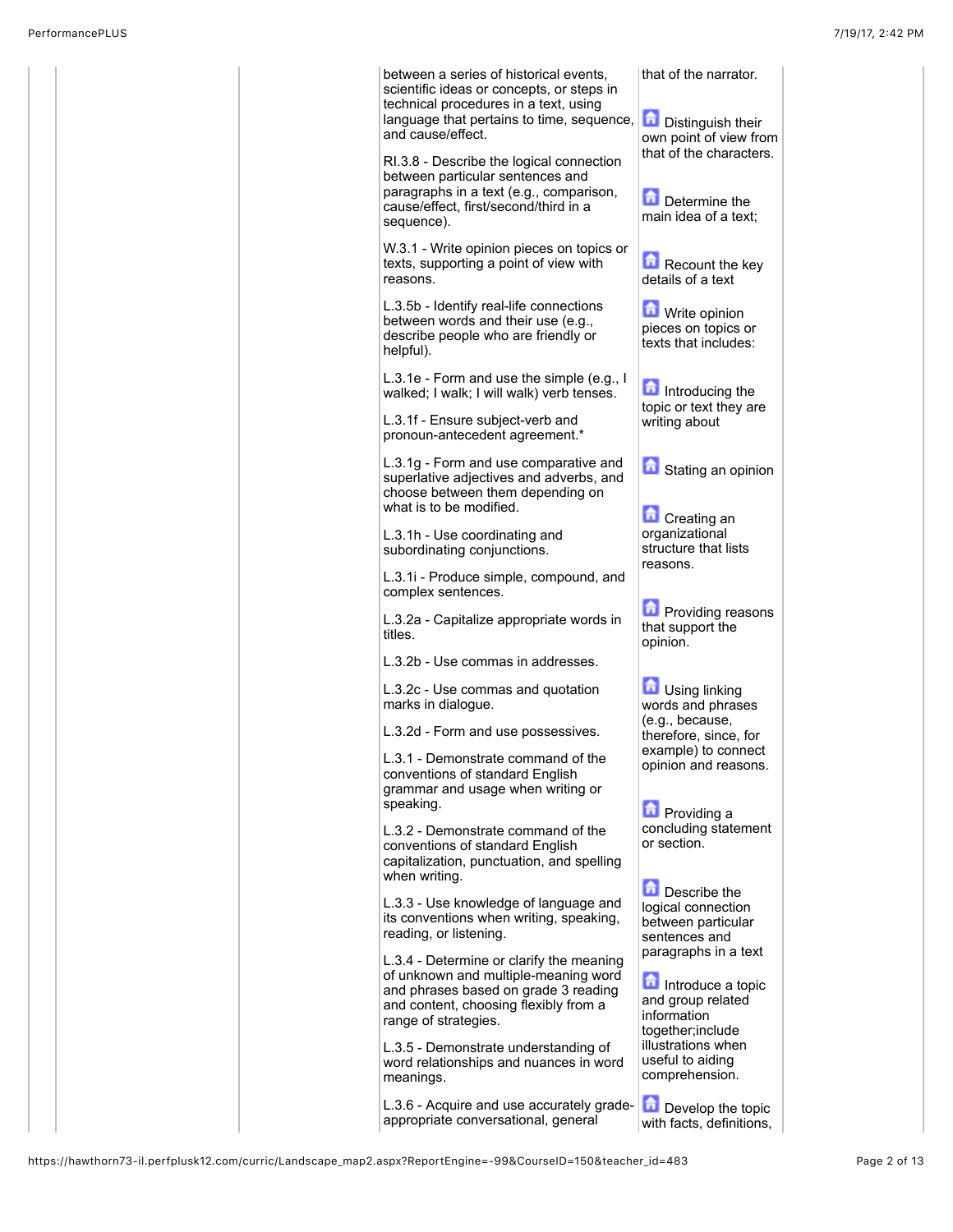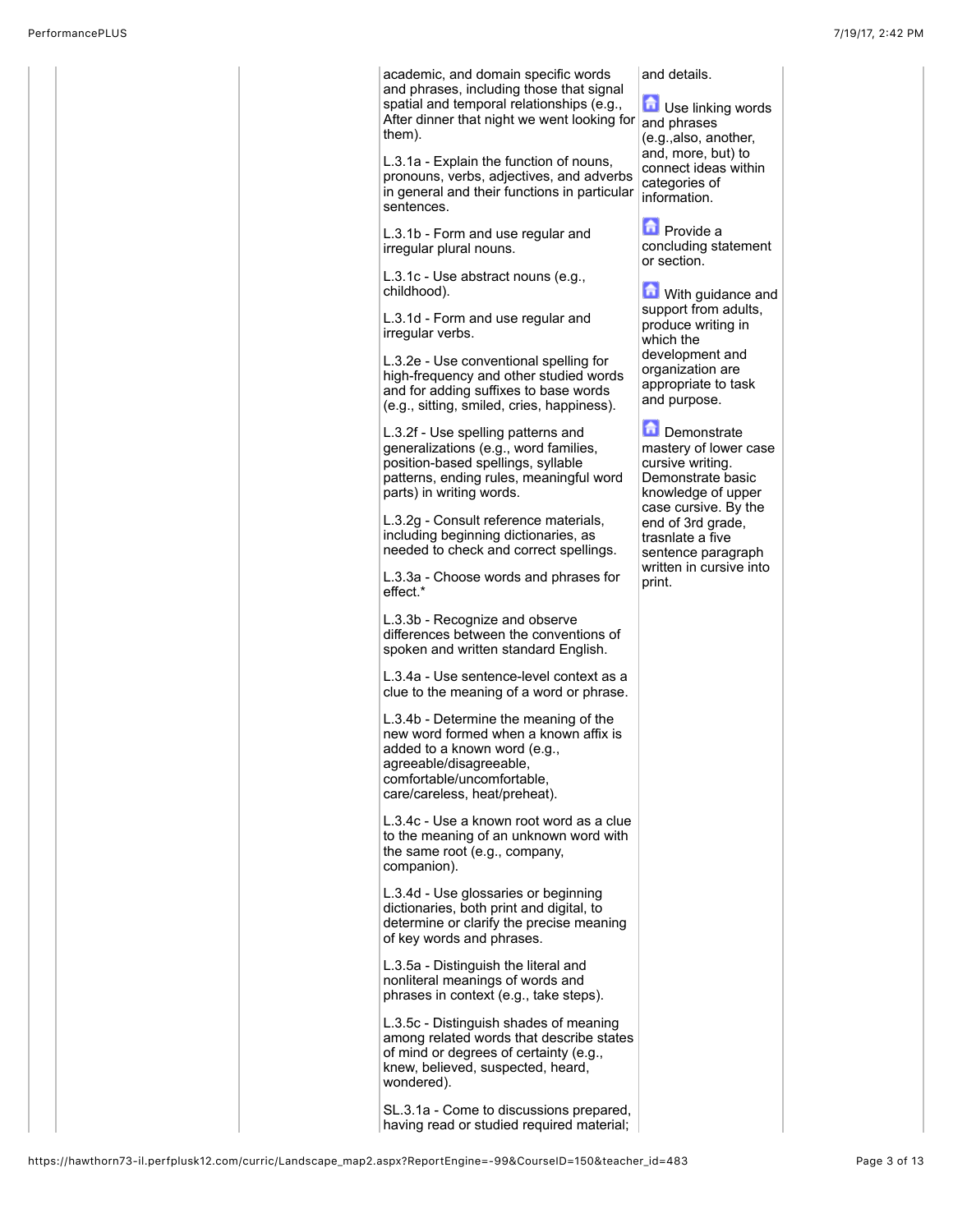| explicitly draw on that preparation and<br>other information known about the topic<br>to explore ideas under discussion.                                                                                                                  |  |
|-------------------------------------------------------------------------------------------------------------------------------------------------------------------------------------------------------------------------------------------|--|
| SL.3.1b - Follow agreed-upon rules for<br>discussions (e.g., gaining the floor in<br>respectful ways, listening to others with<br>care, speaking one at a time about the<br>topics and texts under discussion).                           |  |
| SL.3.1c - Ask questions to check<br>understanding of information presented,<br>stay on topic, and link their comments to<br>the remarks of others.                                                                                        |  |
| SL.3.1d - Explain their own ideas and<br>understanding in light of the discussion.                                                                                                                                                        |  |
| SL.3.6 - Speak in complete sentences<br>when appropriate to task and situation in<br>order to provide requested detail or<br>clarification. (See grade 3 Language<br>standards 1 and 3 on pages 28 and 29<br>for specific expectations.)  |  |
| SL.3.1 - Engage effectively in a range of<br>collaborative discussions (one-on-one, in<br>groups, and teacherled) with diverse<br>partners on grade 3 topics and texts,<br>building on others' ideas and expressing<br>their own clearly. |  |
| RL.3.8 - (Not applicable to literature)                                                                                                                                                                                                   |  |
|                                                                                                                                                                                                                                           |  |

## **n** Trimester 1 Writing-Personal Narratives

| <b>Enduring</b><br><b>Understandings</b>                             | <b>Essential</b><br>X<br><b>Ouestions</b>                                        | <b>Standards</b>                                                                                                                                                                                              | <b>Knowledge</b><br>$\chi$<br>& Skills                                                                | Academic<br>X<br>Language                                                                                                                     |
|----------------------------------------------------------------------|----------------------------------------------------------------------------------|---------------------------------------------------------------------------------------------------------------------------------------------------------------------------------------------------------------|-------------------------------------------------------------------------------------------------------|-----------------------------------------------------------------------------------------------------------------------------------------------|
| Writers understand the<br>structure of a personal<br>narrative.      | What is writer?<br><b>How do I become</b>                                        | W.3.3 - Write narratives to develop real or<br>imagined experiences or events using<br>effective technique, descriptive details,<br>and clear event sequences.                                                | $\left  \frac{1}{\Box} \right $ How to vary the<br>structural<br>pattern, length and<br>complexity of | <b>M</b> Word Level<br>topic sentence, lead,<br>sequence, dialogue,                                                                           |
| Writers develop powerful<br>leads and meaningful<br>closings.        | a better writer?<br>How do I select a<br>topic and zoom in on<br>a small moment? | W.3.2a - Introduce a topic and group<br>related information together; include<br>illustrations when useful to aiding<br>comprehension.<br>W.3.2b - Develop the topic with facts,<br>definitions, and details. | sentences.<br><b>How</b> to focus<br>writing by identifying<br>audience, point of<br>view, and format | sensory, editing,<br>conclusion,<br>introduction, main<br>idea, beginning,<br>middle, end, publish,<br>revise, transition,<br>statement, hook |
| <b>D</b> Writers narrow focus.                                       | $\Box$ How do I<br>brainstorm for<br>personal narrative<br>writing?              | W.3.2c - Use linking words and phrases<br>(e.g., also, another, and, more, but) to<br>connect ideas within categories of<br>information.                                                                      | based on purpose.<br>$\blacksquare$ How to include<br>relevant details to<br>develop plot.            | Sentence Level<br>I felt<br>when<br>happened.                                                                                                 |
| Writers build up stamina<br>and write for longer periods<br>of time. | How do I hook my<br>audience?<br>How do I include                                | W.3.2d - Provide a concluding statement<br>or section.<br>W.3.3a - Establish a situation and<br>introduce a narrator and/or characters:<br>organize an event sequence that unfolds<br>naturally.              | characters, and<br>setting of narrative<br>text.<br>How to correctly<br>spell words used often        | I think<br>I believe<br>In the past<br>First.<br>In the beginning,                                                                            |
| <b>M</b> Writers write several<br>drafts.                            | details that create a<br>picture in the reader's<br>mind?                        | W.3.3b - Use dialogue and descriptions<br>of actions, thoughts, and feelings to<br>develop experiences and events or show                                                                                     | in reading and writing<br>using a variety of<br>strategies.                                           | Later,<br>After,<br>Following,<br>Finally,                                                                                                    |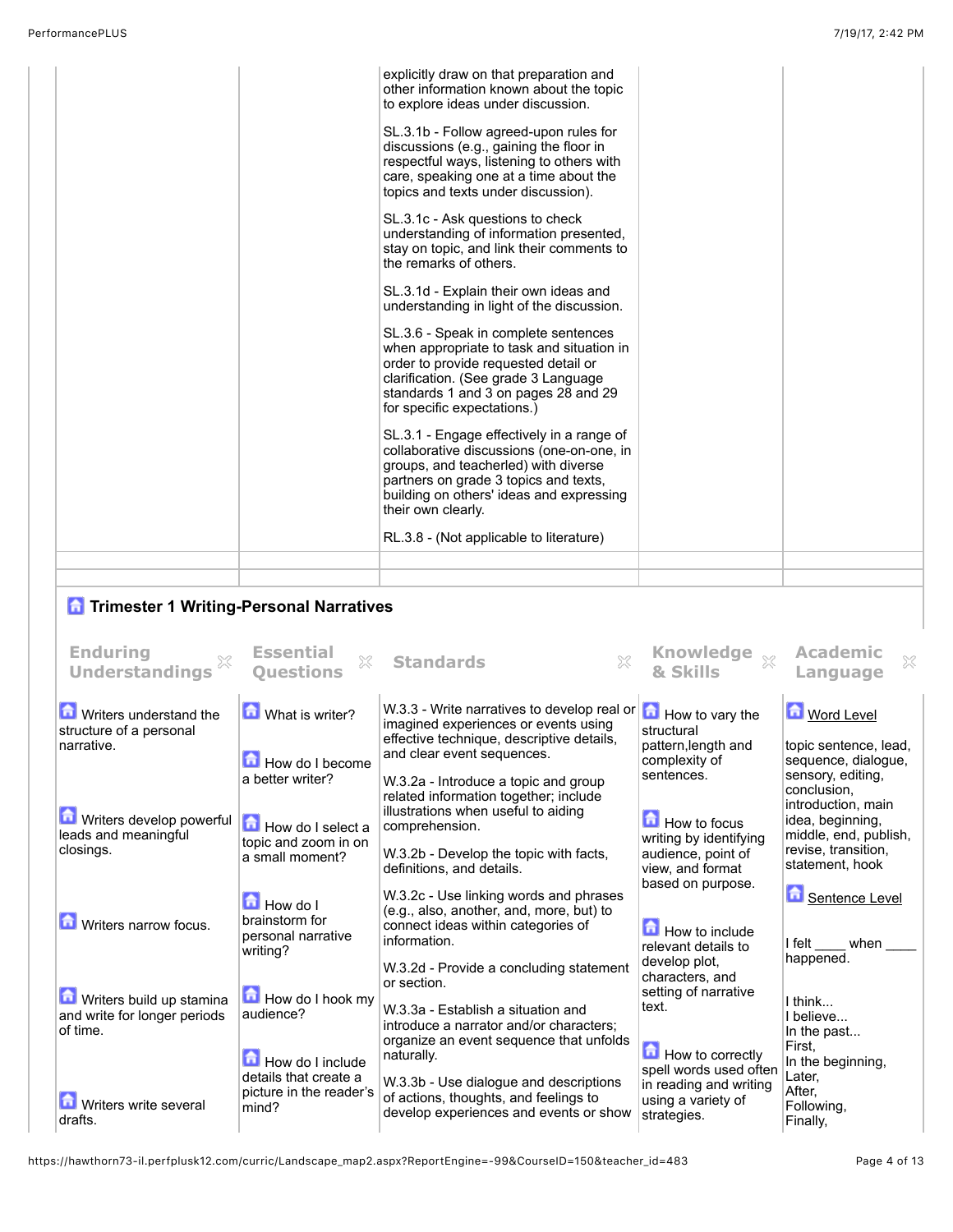| Writers employ a range<br>of strategies while writing;<br>e.g., peer conferencing,<br>adding or deleting content,<br>using descriptive language,<br>writing more than one draft,                                                    | How do I create a<br>meaningful ending?<br>How do I edit and<br>revise? | the response of characters to situations.<br>W.3.3c - Use temporal words and<br>phrases to signal event order.<br>W.3.3d - Provide a sense of closure. | $\blacksquare$ How to, with<br>guidance and support<br>from peers and adults,<br>develop and<br>strengthen writing as                                                                                                           | In conclusion,<br>I knew that<br>Discourse Level<br>narrative, dialogue, |
|-------------------------------------------------------------------------------------------------------------------------------------------------------------------------------------------------------------------------------------|-------------------------------------------------------------------------|--------------------------------------------------------------------------------------------------------------------------------------------------------|---------------------------------------------------------------------------------------------------------------------------------------------------------------------------------------------------------------------------------|--------------------------------------------------------------------------|
| thinking of audience, editing<br>for conventions.                                                                                                                                                                                   |                                                                         |                                                                                                                                                        | needed by planning,<br>revising, and editing.                                                                                                                                                                                   | introduction,<br>conclusion,<br>paragraphs                               |
| Writers exhibit individual<br>style and voice to enhance<br>the written message; e.g., in<br>narrative text: strong verbs,<br>figurative language, and<br>sensory images;<br>precision, established<br>importance, and transitions. |                                                                         |                                                                                                                                                        | <b>n</b> Orient the reader<br>by establishing a<br>situation and<br>introducing a narrator<br>and/or characters;<br>organize an event<br>sequence that unfolds<br>naturally.                                                    |                                                                          |
| Writers spell words in<br>context using multiple<br>strategies and resources;<br>e.g., spelling patterns, word<br>lists, dictionaries.<br>Writers proofread for                                                                     |                                                                         |                                                                                                                                                        | Use dialogue and<br>description to develop<br>experiences and<br>events or show the<br>responses of<br>characters to<br>situations.                                                                                             |                                                                          |
| capitals, punctuation, words<br>that have been omitted, run-<br>on sentences and<br>conventional spelling.                                                                                                                          |                                                                         |                                                                                                                                                        | <b>Li</b> Use concrete<br>words and phrases<br>and sensory details to<br>convey experiences<br>and events precisely.                                                                                                            |                                                                          |
|                                                                                                                                                                                                                                     |                                                                         |                                                                                                                                                        | <b>D</b> Provide a<br>conclusion that follows<br>from the narrated<br>experiences or<br>events.                                                                                                                                 |                                                                          |
|                                                                                                                                                                                                                                     |                                                                         |                                                                                                                                                        | Write narratives to<br>develop real or<br>imagined experiences<br>or events using<br>effective technique,<br>descriptive details, and<br>clear event<br>sequences.<br>(CCSS.ELA-<br>Literacy.W.4.3)                             |                                                                          |
|                                                                                                                                                                                                                                     |                                                                         |                                                                                                                                                        | Demonstrate<br>mastery of lower case<br>cursive writing.<br>Demonstrate basic<br>knowledge of upper<br>case cursive. By the<br>end of 3rd grade,<br>trasnlate a five<br>sentence paragraph<br>written in cursive into<br>print. |                                                                          |

## *<u><b>A</u>* Poetry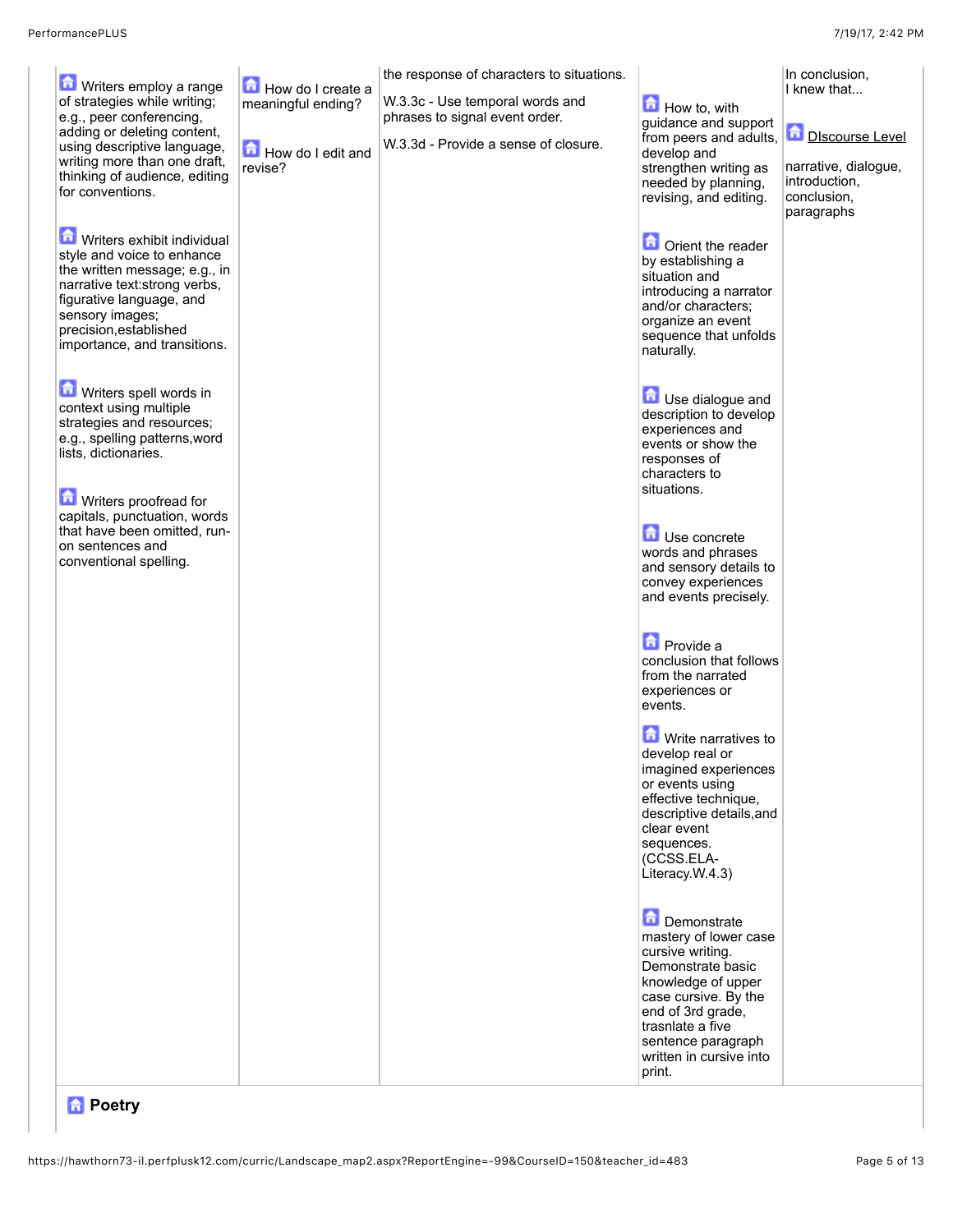|           | <b>Enduring</b><br><b>Understandings</b>                                                                                                                                                                                                                                                         | <b>Essential</b><br>$\mathbb{X}$<br><b>Ouestions</b>                                                                                                                     | $\gtrsim$<br><b>Standards</b>                                                                                                                                                                                             | Knowledge xx<br>& Skills                                                                                                                                                                                                                                                                                                                                                                                                                                                                                                                                  | <b>Academic</b><br>X<br>Language                                                                                                                                                                                                                                                                                                                                                                                                                                                                    |
|-----------|--------------------------------------------------------------------------------------------------------------------------------------------------------------------------------------------------------------------------------------------------------------------------------------------------|--------------------------------------------------------------------------------------------------------------------------------------------------------------------------|---------------------------------------------------------------------------------------------------------------------------------------------------------------------------------------------------------------------------|-----------------------------------------------------------------------------------------------------------------------------------------------------------------------------------------------------------------------------------------------------------------------------------------------------------------------------------------------------------------------------------------------------------------------------------------------------------------------------------------------------------------------------------------------------------|-----------------------------------------------------------------------------------------------------------------------------------------------------------------------------------------------------------------------------------------------------------------------------------------------------------------------------------------------------------------------------------------------------------------------------------------------------------------------------------------------------|
|           | The students will<br>understand the purpose of<br>imagery and figurative<br>language.<br>They will recognize the<br>connection between the<br>poet's life experience and<br>their poetry.<br>Students will understand<br>that poems are read for<br>pleasure, instruction, and<br>enlightenment. | What is the<br>significance of<br>patterns in poetry?<br>How do poets use<br>figurative language to<br>show meaning?<br>How do patterns<br>help us understand<br>poetry? | RL.3.5 - Refer to parts of stories, dramas,<br>and poems when writing or speaking<br>about a text, using terms such as<br>chapter, scene, and stanza; describe how<br>each successive part builds on earlier<br>sections. | Students will<br>create their own<br>poems using poetic<br>devices and figurative<br>language.<br>Students will<br>recognize and<br>demonstrate poetic<br>devices such as<br>figurative language.<br>Students will<br>creative their own<br>poems using patterns.<br>Students will<br>recognize patterns in<br>poetry.<br>Demonstrate<br>mastery of lower case<br>cursive writing.<br>Demonstrate basic<br>knowledge of upper<br>case cursive. By the<br>end of 3rd grade,<br>trasnlate a five<br>sentence paragraph<br>written in cursive into<br>print. | Word Level<br>patterns, poetry,<br>stanza, rhyme,<br>repition, verse,<br>figurative language,<br>simile, metaphor,<br>expression, voice,<br>style, imagery<br>Sentence Level<br>The message in this<br>poem is<br>In stanza $\_\_\_\$ , I<br>noticed<br>The patterns in the<br>poem<br>is a<br>simile/metaphor that<br>compares<br>Discourse Level<br>poetry structure,<br>stanza, title, lines,<br>italics, bold words,<br>haiku, concrete poem<br>(shape poem),<br>diamante poem,<br>verse poetry |
| September | <b>Enduring</b><br><b>Understandings</b>                                                                                                                                                                                                                                                         | <b>Essential</b><br>X<br><b>Questions</b>                                                                                                                                | <b>Standards</b><br>X                                                                                                                                                                                                     | <b>Knowledge</b><br>& Skills                                                                                                                                                                                                                                                                                                                                                                                                                                                                                                                              | <b>Academic</b><br>X<br>Language                                                                                                                                                                                                                                                                                                                                                                                                                                                                    |
| October   | <b>Enduring</b><br><b>Understandings</b>                                                                                                                                                                                                                                                         | <b>Essential</b><br>×<br><b>Ouestions</b>                                                                                                                                | X<br><b>Standards</b>                                                                                                                                                                                                     | <b>Knowledge</b><br>$^{22}$<br>& Skills                                                                                                                                                                                                                                                                                                                                                                                                                                                                                                                   | <b>Academic</b><br>X<br>Language                                                                                                                                                                                                                                                                                                                                                                                                                                                                    |
|           | <b>D</b> ELA Patterns (in art vs. in life)                                                                                                                                                                                                                                                       |                                                                                                                                                                          |                                                                                                                                                                                                                           |                                                                                                                                                                                                                                                                                                                                                                                                                                                                                                                                                           |                                                                                                                                                                                                                                                                                                                                                                                                                                                                                                     |
| November  | <b>Enduring</b><br><b>Understandings</b>                                                                                                                                                                                                                                                         | <b>Essential</b><br>X<br><b>Ouestions</b>                                                                                                                                | X<br><b>Standards</b>                                                                                                                                                                                                     | Knowledge xx<br>& Skills                                                                                                                                                                                                                                                                                                                                                                                                                                                                                                                                  | <b>Academic</b><br>X<br>Language                                                                                                                                                                                                                                                                                                                                                                                                                                                                    |
|           | For thousands of years,<br>stories have been used to<br>explain relationships<br>between people and our<br>world.                                                                                                                                                                                | How do we use<br>stories to explain the<br>relationship between<br>ourselves and our<br>world?                                                                           | L.3.1 - Demonstrate command of the<br>conventions of standard English<br>grammar and usage when writing or<br>speaking.<br>RL.3.1 - Ask and answer questions to<br>demonstrate understanding of a text,                   | Students will be<br>able to use text<br>evidence to support a<br>moral they have<br>chosen for a fable.                                                                                                                                                                                                                                                                                                                                                                                                                                                   | <b>Mord Level</b><br>god/goddess, moral,<br>traditional literature,<br>myth, legend, tall tale,<br>moral, immortal, fable,                                                                                                                                                                                                                                                                                                                                                                          |
|           | <b>Characters and their</b><br>actions contribute to the<br>sequence of events of a                                                                                                                                                                                                              | What can we<br>learn from the<br>messages of the                                                                                                                         | referring explicitly to the text as the basis<br>for the answers.<br>RL.3.2 - Recount stories, including                                                                                                                  | Students will be<br>able to identify the<br>sequence of events in                                                                                                                                                                                                                                                                                                                                                                                                                                                                                         | supernatural,<br>elements,<br>relationships, belief,<br>characters, sequence,                                                                                                                                                                                                                                                                                                                                                                                                                       |

https://hawthorn73-il.perfplusk12.com/curric/Landscape\_map2.aspx?ReportEngine=-99&CourseID=150&teacher\_id=483 Page 6 of 13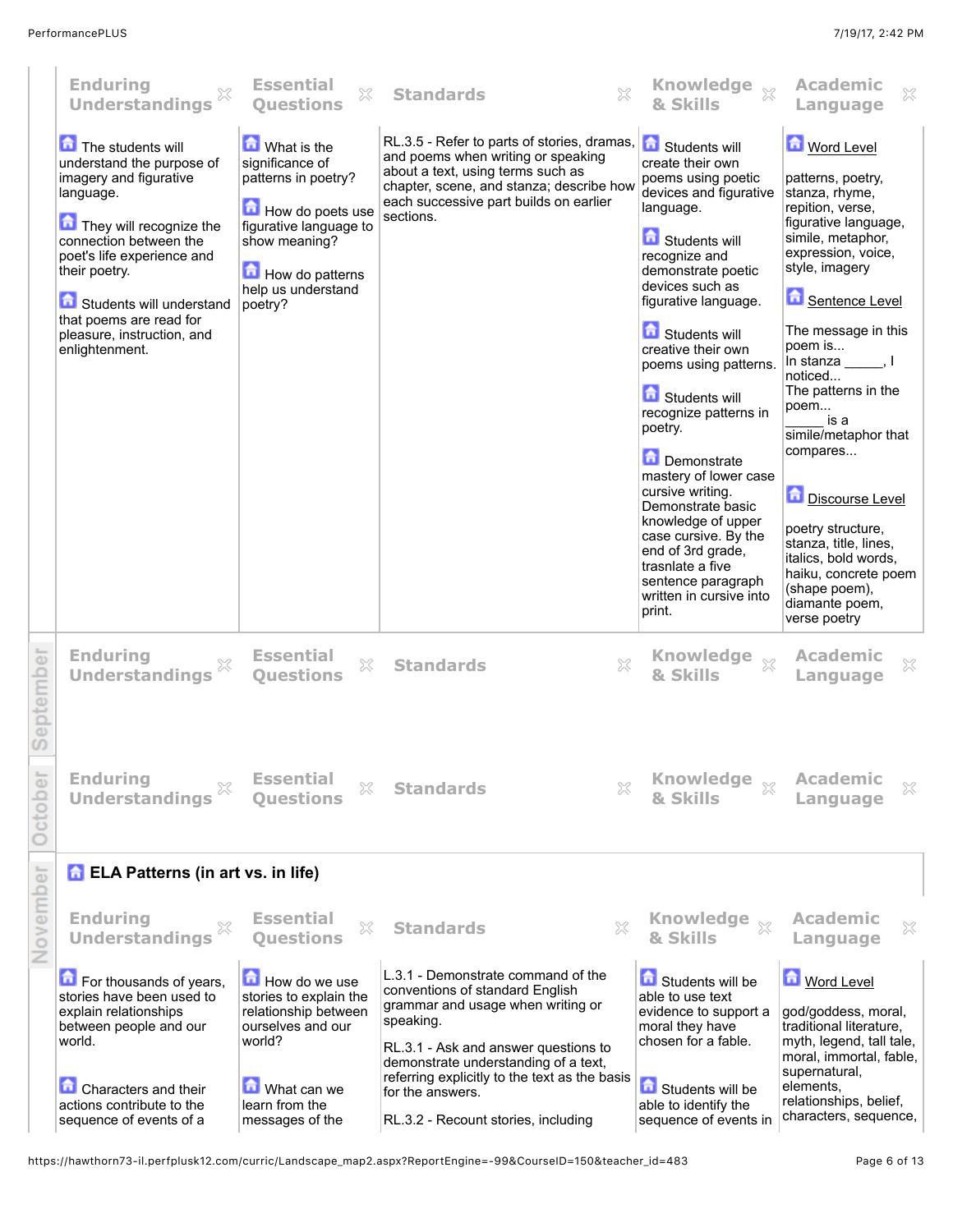| myth or fable.<br>Myths, folktales, and<br>fables are related to each<br>other and have similarities<br>and differences.<br>fable? | stories to enhance<br>our own<br>relationships?<br>What is the<br>relationship between<br>traditional literature<br>and the cultures that<br>create them?<br>How do the<br>actions of characters<br>contribute to the<br>events of a myth or<br>What do myths or<br>fables from across the<br>world have in<br>common? | fables, folktales, and myths from diverse<br>cultures; determine the central message,<br>lesson, or moral and explain how it is<br>conveyed through key details in the text.<br>RL.3.3 - Describe characters in a story<br>(e.g., their traits, motivations, or feelings)<br>and explain how their actions contribute<br>to the sequence of events.<br>RL.3.4 - Determine the meaning of<br>words and phrases as they are used in a<br>text, distinguishing literal from nonliteral<br>language.<br>W.3.8 - Recall information from<br>experiences or gather information from<br>print and digital sources; take brief notes<br>on sources and sort evidence into<br>provided categories.<br>W.3.10 - Write routinely over extended<br>time frames (time for research,<br>reflection, and revision) and shorter time<br>frames (a single sitting or a day or two)<br>for a range of discipline-specific tasks,<br>purposes, and audiences.<br>IL.SEL.3-5.2.B.2a - Identify differences<br>among and contributions of various<br>social and cultural groups.<br>IL.SEL.3-5.2.C.2a - Describe<br>approaches for making and keeping<br>friends.<br>L.3.1f - Ensure subject-verb and<br>pronoun-antecedent agreement.*<br>L.3.1g - Form and use comparative and<br>superlative adjectives and adverbs, and<br>choose between them depending on<br>what is to be modified.<br>L.3.1h - Use coordinating and<br>subordinating conjunctions.<br>L.3.1i - Produce simple, compound, and<br>complex sentences.<br>L.3.2a - Capitalize appropriate words in<br>titles.<br>L.3.2b - Use commas in addresses.<br>L.3.2c - Use commas and quotation<br>marks in dialogue.<br>L.3.2d - Form and use possessives.<br>L.3.2e - Use conventional spelling for<br>high-frequency and other studied words<br>and for adding suffixes to base words<br>(e.g., sitting, smiled, cries, happiness).<br>L.3.2 - Demonstrate command of the<br>conventions of standard English<br>capitalization, punctuation, and spelling<br>when writing.<br>L.3.3 - Use knowledge of language and<br>its conventions when writing, speaking,<br>reading, or listening. | a moral or a myth.<br>Students will be<br>able to identify a<br>character's traits in a<br>myth, fable, or<br>folktale.<br>Demonstrate<br>mastery of lower case<br>cursive writing.<br>Demonstrate basic<br>knowledge of upper<br>case cursive. By the<br>end of 3rd grade,<br>trasnlate a five<br>sentence paragraph<br>written in cursive into<br>print. | folktale<br>Sentence Level<br>This<br>relates<br>to me, because<br>The message of the<br>is<br>The characters in the<br>contribute to<br>the sequence of<br>events by<br>The central<br>message/lesson/moral<br>is conveyed by<br>The message in the<br>story relates to my life,<br>because<br>The message in the<br>story teaches me<br><b>Discourse Level</b><br>moral/lesson,<br>explanatory,<br>personification,<br>hyperbole, historical<br>events pertaining to<br>myths |
|------------------------------------------------------------------------------------------------------------------------------------|------------------------------------------------------------------------------------------------------------------------------------------------------------------------------------------------------------------------------------------------------------------------------------------------------------------------|------------------------------------------------------------------------------------------------------------------------------------------------------------------------------------------------------------------------------------------------------------------------------------------------------------------------------------------------------------------------------------------------------------------------------------------------------------------------------------------------------------------------------------------------------------------------------------------------------------------------------------------------------------------------------------------------------------------------------------------------------------------------------------------------------------------------------------------------------------------------------------------------------------------------------------------------------------------------------------------------------------------------------------------------------------------------------------------------------------------------------------------------------------------------------------------------------------------------------------------------------------------------------------------------------------------------------------------------------------------------------------------------------------------------------------------------------------------------------------------------------------------------------------------------------------------------------------------------------------------------------------------------------------------------------------------------------------------------------------------------------------------------------------------------------------------------------------------------------------------------------------------------------------------------------------------------------------------------------------------------------------------------------------------------------------------------------------------------------------------------------------|------------------------------------------------------------------------------------------------------------------------------------------------------------------------------------------------------------------------------------------------------------------------------------------------------------------------------------------------------------|---------------------------------------------------------------------------------------------------------------------------------------------------------------------------------------------------------------------------------------------------------------------------------------------------------------------------------------------------------------------------------------------------------------------------------------------------------------------------------|
|------------------------------------------------------------------------------------------------------------------------------------|------------------------------------------------------------------------------------------------------------------------------------------------------------------------------------------------------------------------------------------------------------------------------------------------------------------------|------------------------------------------------------------------------------------------------------------------------------------------------------------------------------------------------------------------------------------------------------------------------------------------------------------------------------------------------------------------------------------------------------------------------------------------------------------------------------------------------------------------------------------------------------------------------------------------------------------------------------------------------------------------------------------------------------------------------------------------------------------------------------------------------------------------------------------------------------------------------------------------------------------------------------------------------------------------------------------------------------------------------------------------------------------------------------------------------------------------------------------------------------------------------------------------------------------------------------------------------------------------------------------------------------------------------------------------------------------------------------------------------------------------------------------------------------------------------------------------------------------------------------------------------------------------------------------------------------------------------------------------------------------------------------------------------------------------------------------------------------------------------------------------------------------------------------------------------------------------------------------------------------------------------------------------------------------------------------------------------------------------------------------------------------------------------------------------------------------------------------------|------------------------------------------------------------------------------------------------------------------------------------------------------------------------------------------------------------------------------------------------------------------------------------------------------------------------------------------------------------|---------------------------------------------------------------------------------------------------------------------------------------------------------------------------------------------------------------------------------------------------------------------------------------------------------------------------------------------------------------------------------------------------------------------------------------------------------------------------------|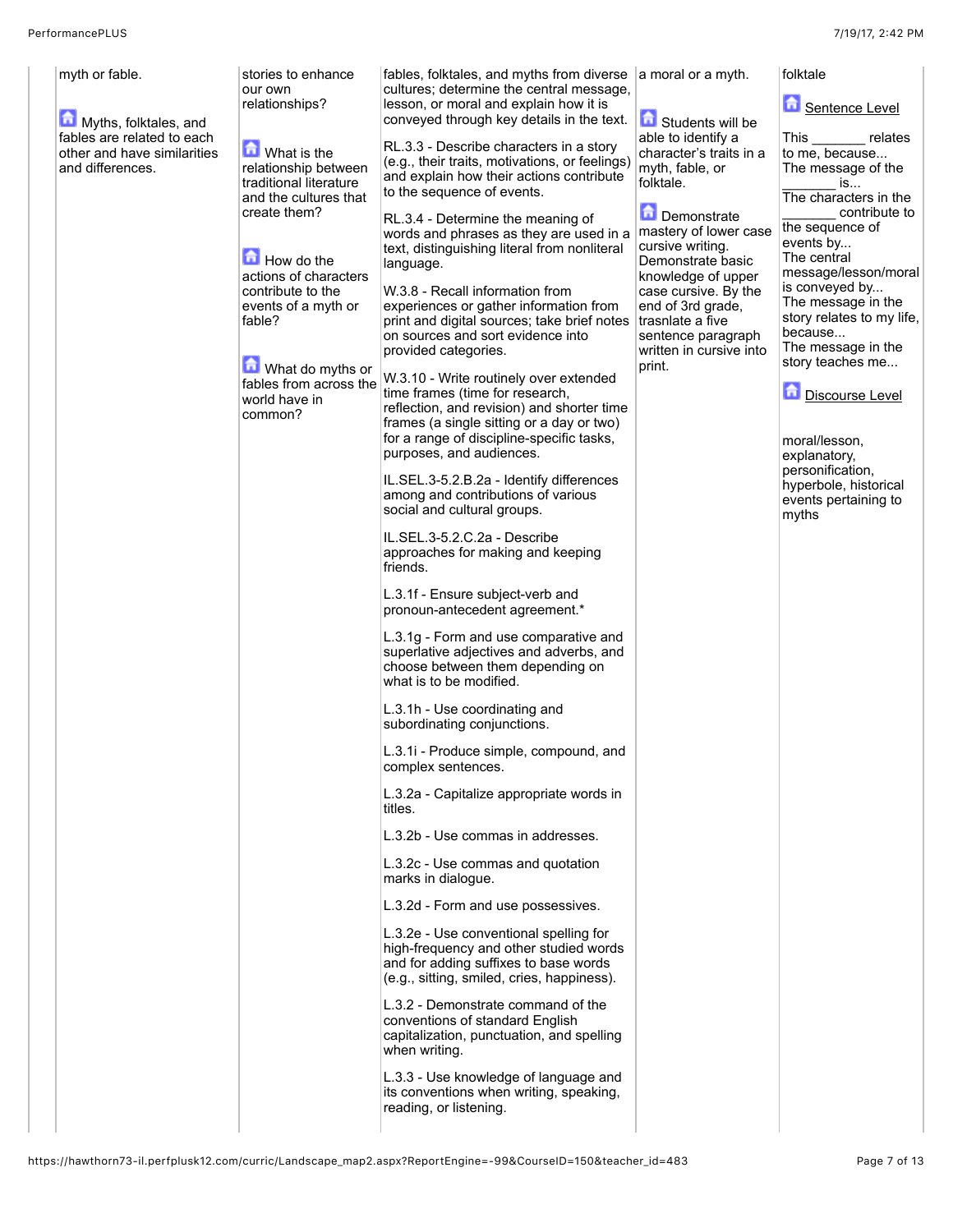|                                                          |                                           | L.3.4 - Determine or clarify the meaning<br>of unknown and multiple-meaning word<br>and phrases based on grade 3 reading<br>and content, choosing flexibly from a<br>range of strategies.                                                                                |                          |                             |   |
|----------------------------------------------------------|-------------------------------------------|--------------------------------------------------------------------------------------------------------------------------------------------------------------------------------------------------------------------------------------------------------------------------|--------------------------|-----------------------------|---|
|                                                          |                                           | L.3.5 - Demonstrate understanding of<br>word relationships and nuances in word<br>meanings.                                                                                                                                                                              |                          |                             |   |
|                                                          |                                           | L.3.6 - Acquire and use accurately<br>grade-appropriate conversational,<br>general academic, and domain specific<br>words and phrases, including those that<br>signal spatial and temporal relationships<br>(e.g., After dinner that night we went<br>looking for them). |                          |                             |   |
|                                                          |                                           | L.3.1a - Explain the function of nouns,<br>pronouns, verbs, adjectives, and<br>adverbs in general and their functions in<br>particular sentences.                                                                                                                        |                          |                             |   |
|                                                          |                                           | L.3.1b - Form and use regular and<br>irregular plural nouns.                                                                                                                                                                                                             |                          |                             |   |
|                                                          |                                           | L.3.1c - Use abstract nouns (e.g.,<br>childhood).                                                                                                                                                                                                                        |                          |                             |   |
|                                                          |                                           | L.3.1d - Form and use regular and<br>irregular verbs.                                                                                                                                                                                                                    |                          |                             |   |
|                                                          |                                           | SL.3.1c - Ask questions to check<br>understanding of information presented,<br>stay on topic, and link their comments to<br>the remarks of others.                                                                                                                       |                          |                             |   |
|                                                          |                                           | SL.3.1d - Explain their own ideas and<br>understanding in light of the discussion.                                                                                                                                                                                       |                          |                             |   |
|                                                          |                                           | SL.3.1 - Engage effectively in a range of<br>collaborative discussions (one-on-one, in<br>groups, and teacherled) with diverse<br>partners on grade 3 topics and texts,<br>building on others' ideas and expressing<br>their own clearly.                                |                          |                             |   |
| <b>T</b> Explanatory Writing                             |                                           |                                                                                                                                                                                                                                                                          |                          |                             |   |
| <b>Enduring</b><br>$\mathbb{X}$<br><b>Understandings</b> | <b>Essential</b><br>X<br><b>Ouestions</b> | X<br><b>Standards</b>                                                                                                                                                                                                                                                    | Knowledge xx<br>& Skills | <b>Academic</b><br>Language | X |

| <b>Understandings</b> | <b>Ouestions</b> | iN. | -standards                                                                                                                                                                                                                                        | w | & Skills | みさ | Language | w |
|-----------------------|------------------|-----|---------------------------------------------------------------------------------------------------------------------------------------------------------------------------------------------------------------------------------------------------|---|----------|----|----------|---|
|                       |                  |     | W.3.2 - Write informative/explanatory<br>texts to examine a topic and convey<br>ideas and information clearly.                                                                                                                                    |   |          |    |          |   |
|                       |                  |     | W.3.4 - With guidance and support from<br>adults, produce writing in which the<br>development and organization are<br>appropriate to task and purpose. (Grade-<br>specific expectations for writing types<br>are defined in standards 1-3 above.) |   |          |    |          |   |
|                       |                  |     | W.3.2c - Use linking words and phrases<br>(e.g., also, another, and, more, but) to<br>connect ideas within categories of<br>information.                                                                                                          |   |          |    |          |   |
|                       |                  |     | W.3.2d - Provide a concluding statement<br>or section.                                                                                                                                                                                            |   |          |    |          |   |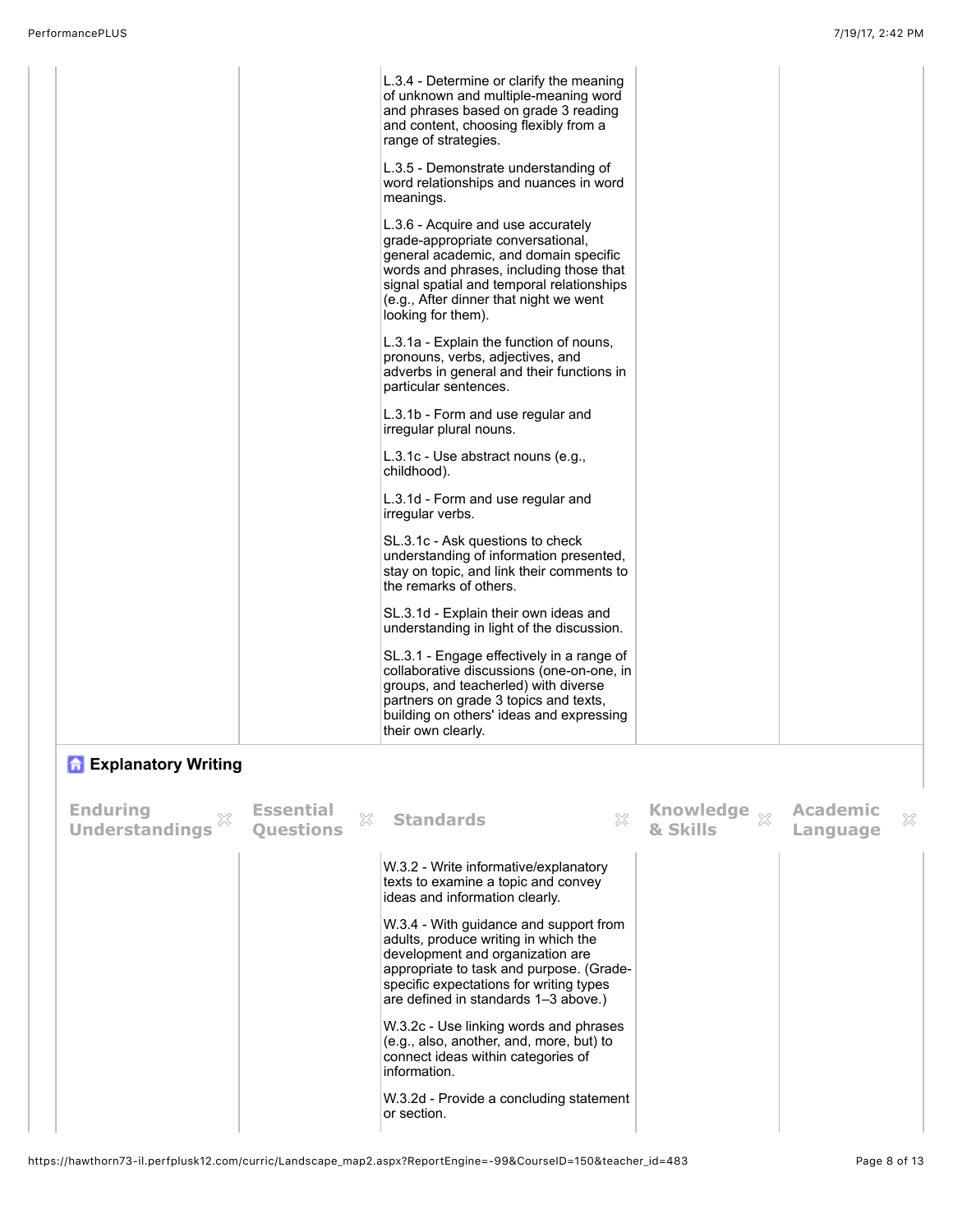|             |                                                                                                                                                                                                                                                                |                                                                                                                                                                                                                                                                                                                                                                                         | W.3.3c - Use temporal words and<br>phrases to signal event order.<br>W.3.3d - Provide a sense of closure.                                                                                                                                                                                                                                                                                                                                                                                                                                                                                                                                                                                                                                                                                                                                                                                                                                                                                                                                                                                                                                                                               |                                                                                                                                                                                                                                                                                                                                                                                                                                                                                                                                                                                                                          |                                                                                                                                                                                                                                                                                                                                                                                                                                                                                                                                                                                                                               |
|-------------|----------------------------------------------------------------------------------------------------------------------------------------------------------------------------------------------------------------------------------------------------------------|-----------------------------------------------------------------------------------------------------------------------------------------------------------------------------------------------------------------------------------------------------------------------------------------------------------------------------------------------------------------------------------------|-----------------------------------------------------------------------------------------------------------------------------------------------------------------------------------------------------------------------------------------------------------------------------------------------------------------------------------------------------------------------------------------------------------------------------------------------------------------------------------------------------------------------------------------------------------------------------------------------------------------------------------------------------------------------------------------------------------------------------------------------------------------------------------------------------------------------------------------------------------------------------------------------------------------------------------------------------------------------------------------------------------------------------------------------------------------------------------------------------------------------------------------------------------------------------------------|--------------------------------------------------------------------------------------------------------------------------------------------------------------------------------------------------------------------------------------------------------------------------------------------------------------------------------------------------------------------------------------------------------------------------------------------------------------------------------------------------------------------------------------------------------------------------------------------------------------------------|-------------------------------------------------------------------------------------------------------------------------------------------------------------------------------------------------------------------------------------------------------------------------------------------------------------------------------------------------------------------------------------------------------------------------------------------------------------------------------------------------------------------------------------------------------------------------------------------------------------------------------|
| cember<br>œ | <b>Enduring</b><br>×<br><b>Understandings</b>                                                                                                                                                                                                                  | <b>Essential</b><br>×<br><b>Ouestions</b>                                                                                                                                                                                                                                                                                                                                               | $\chi$<br><b>Standards</b>                                                                                                                                                                                                                                                                                                                                                                                                                                                                                                                                                                                                                                                                                                                                                                                                                                                                                                                                                                                                                                                                                                                                                              | Knowledge xx<br>& Skills                                                                                                                                                                                                                                                                                                                                                                                                                                                                                                                                                                                                 | <b>Academic</b><br>×<br>Language                                                                                                                                                                                                                                                                                                                                                                                                                                                                                                                                                                                              |
| anuary      | <b>Enduring</b><br>X<br><b>Understandings</b>                                                                                                                                                                                                                  | <b>Essential</b><br>X<br><b>Ouestions</b>                                                                                                                                                                                                                                                                                                                                               | X<br><b>Standards</b>                                                                                                                                                                                                                                                                                                                                                                                                                                                                                                                                                                                                                                                                                                                                                                                                                                                                                                                                                                                                                                                                                                                                                                   | Knowledge xx<br>& Skills                                                                                                                                                                                                                                                                                                                                                                                                                                                                                                                                                                                                 | <b>Academic</b><br>×<br>Language                                                                                                                                                                                                                                                                                                                                                                                                                                                                                                                                                                                              |
| oruary      | <b>Enduring</b><br><b>Understandings</b>                                                                                                                                                                                                                       | <b>Essential</b><br>X<br><b>Ouestions</b>                                                                                                                                                                                                                                                                                                                                               | $\chi$<br><b>Standards</b>                                                                                                                                                                                                                                                                                                                                                                                                                                                                                                                                                                                                                                                                                                                                                                                                                                                                                                                                                                                                                                                                                                                                                              | <b>Knowledge</b><br>$^{22}$<br>& Skills                                                                                                                                                                                                                                                                                                                                                                                                                                                                                                                                                                                  | Academic<br>×<br>Language                                                                                                                                                                                                                                                                                                                                                                                                                                                                                                                                                                                                     |
|             | <b>A ELA Relationships (Positive vs. Negative)</b>                                                                                                                                                                                                             |                                                                                                                                                                                                                                                                                                                                                                                         |                                                                                                                                                                                                                                                                                                                                                                                                                                                                                                                                                                                                                                                                                                                                                                                                                                                                                                                                                                                                                                                                                                                                                                                         |                                                                                                                                                                                                                                                                                                                                                                                                                                                                                                                                                                                                                          |                                                                                                                                                                                                                                                                                                                                                                                                                                                                                                                                                                                                                               |
| arc         | <b>Enduring</b><br><b>Understandings</b>                                                                                                                                                                                                                       | <b>Essential</b><br>×<br><b>Ouestions</b>                                                                                                                                                                                                                                                                                                                                               | $\chi$<br><b>Standards</b>                                                                                                                                                                                                                                                                                                                                                                                                                                                                                                                                                                                                                                                                                                                                                                                                                                                                                                                                                                                                                                                                                                                                                              | <b>Knowledge</b><br>$\chi$<br>& Skills                                                                                                                                                                                                                                                                                                                                                                                                                                                                                                                                                                                   | <b>Academic</b><br>X<br>Language                                                                                                                                                                                                                                                                                                                                                                                                                                                                                                                                                                                              |
|             | Students will be able to<br>understand that a<br>character's actions<br>contribute to the sequence of<br>events<br>Students will be able to<br>understand that a<br>character's traits.<br>motivations and feelings<br>contribute to the sequence of<br>events | How can we<br>identify similarities<br>and differences in<br>various stories by the<br>same author?<br>How do life<br>experiences influence<br>an author's writing?<br>Where do authors<br>get their ideas for<br>writing?<br><b>How do</b><br>illustrations in a book<br>help me understand<br>the story?<br>How do<br>characters change<br>over time through the<br>story or stories? | RL.3.9 - Compare and contrast the<br>themes, settings, and plots of stories<br>written by the same author about the<br>same or similar characters (e.g., in books<br>from a series).<br>RL.3.1 - Ask and answer questions to<br>demonstrate understanding of a text,<br>referring explicitly to the text as the basis<br>for the answers.<br>RF.3.4a - Read on-level text with purpose<br>and understanding.<br>RI.3.6 - Distinguish their own point of<br>view from that of the author of a text.<br>RI.3.9 - Compare and contrast the most<br>important points and key details<br>presented in two texts on the same topic.<br>IL.SEL.3-5.1.B.2b - Explain how family<br>members, peers, school personnel, and<br>community members can support school<br>success and responsible behavior.<br>IL.SEL.3-5.2.D.2a - Describe causes and<br>consequences of conflicts.<br>IL.SEL.3-5.3.B.2a - Identify and apply the<br>steps of systematic decision making.<br>IL.SEL.3-5.3.B.2b - Generate alternative<br>solutions and evaluate their<br>consequences for a range of academic<br>and social situations.<br>RF.3.4c - Use context to confirm or self-<br>correct word recognition and | <b>Compare and</b><br>contrast themes of<br>stories written by the<br>same author.<br>Describe the<br>relationship between<br>an author's<br>background and their<br>writing.<br><b>n</b> Identify and<br>analyze where themes<br>from an author's work<br>are derived.<br><b>d</b> Utilize illustrations<br>in order to support<br>their understanding of<br>a story and it's theme.<br>Demonstrate<br>mastery of lower case<br>cursive writing.<br>Demonstrate basic<br>knowledge of upper<br>case cursive. By the<br>end of 3rd grade,<br>trasnlate a five<br>sentence paragraph<br>written in cursive into<br>print. | Word Level<br>sequence, plot,<br>compare, contrast,<br>evidence, character<br>trait, character<br>motivation, theme,<br>author, illustrator,<br>illustration, similar,<br>different, patterns,<br>behavior<br><b>D</b> Sentence Level<br>The author's<br>background helps me<br>understand the story<br>by<br>The character's<br>personality developed<br>when<br>happened.<br>The character has<br>changed over time<br>by<br>These characters are<br>similar/different.<br>because<br>The following event<br>affected the<br>character, because<br>Patterns that exist in<br>the text are<br>Patterns that I noticed<br>are |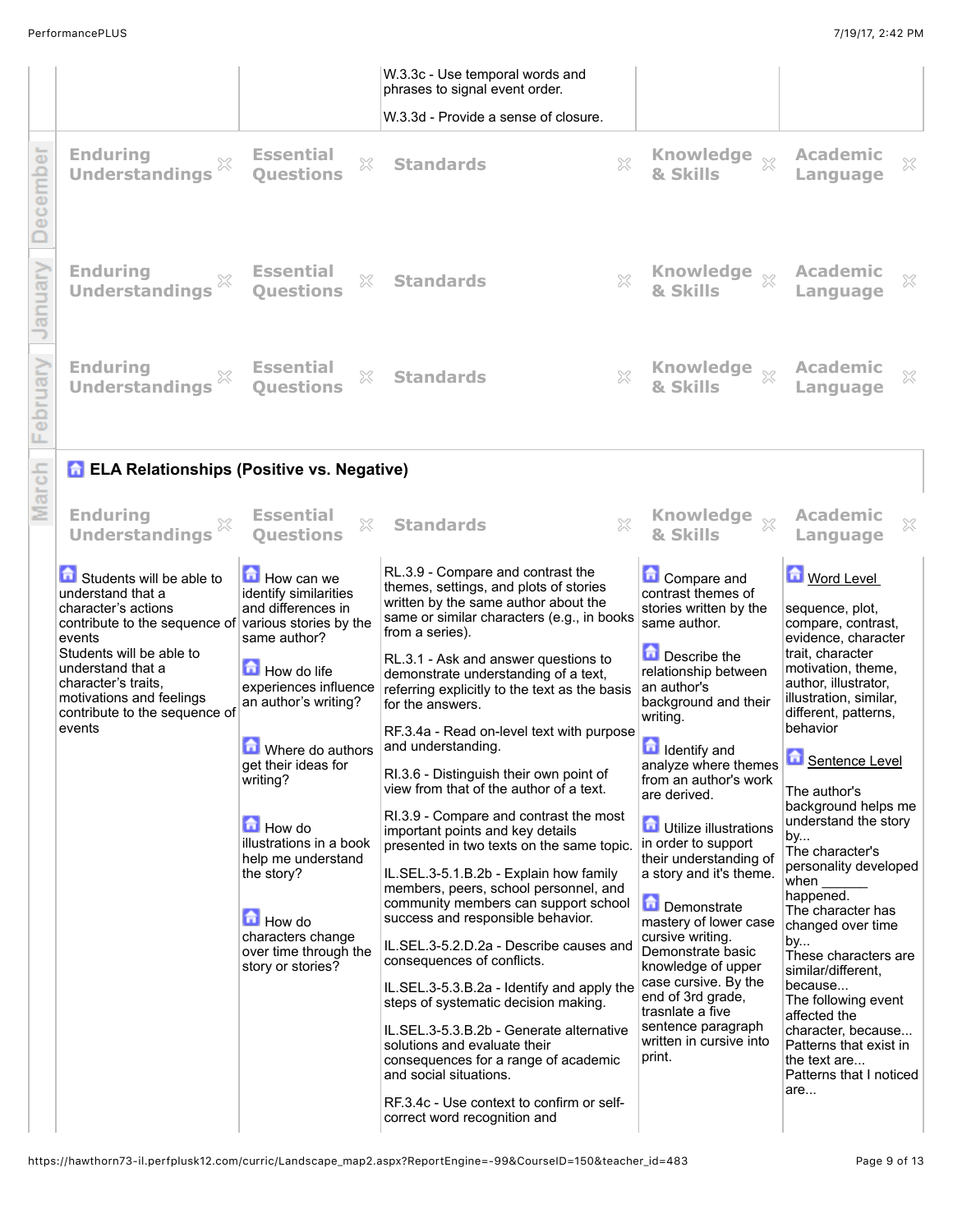| understanding, rereading as necessary.                                                                                                                                                                                                                                    | Discourse Level                     |
|---------------------------------------------------------------------------------------------------------------------------------------------------------------------------------------------------------------------------------------------------------------------------|-------------------------------------|
| L.3.1e - Form and use the simple (e.g., I<br>walked; I walk; I will walk) verb tenses.                                                                                                                                                                                    | narrative, dialogue,<br>paragraphs, |
| L.3.1f - Ensure subject-verb and<br>pronoun-antecedent agreement.*                                                                                                                                                                                                        | flashbacks                          |
| L.3.1g - Form and use comparative and<br>superlative adjectives and adverbs, and<br>choose between them depending on<br>what is to be modified.                                                                                                                           |                                     |
| L.3.1h - Use coordinating and<br>subordinating conjunctions.                                                                                                                                                                                                              |                                     |
| L.3.1i - Produce simple, compound, and<br>complex sentences.                                                                                                                                                                                                              |                                     |
| L.3.2a - Capitalize appropriate words in<br>titles.                                                                                                                                                                                                                       |                                     |
| L.3.2b - Use commas in addresses.                                                                                                                                                                                                                                         |                                     |
| L.3.2c - Use commas and quotation<br>marks in dialogue.                                                                                                                                                                                                                   |                                     |
| L.3.2d - Form and use possessives.                                                                                                                                                                                                                                        |                                     |
| L.3.1d - Form and use regular and<br>irregular verbs.                                                                                                                                                                                                                     |                                     |
| L.3.1 - Demonstrate command of the<br>conventions of standard English<br>grammar and usage when writing or<br>speaking.                                                                                                                                                   |                                     |
| L.3.2 - Demonstrate command of the<br>conventions of standard English<br>capitalization, punctuation, and spelling<br>when writing.                                                                                                                                       |                                     |
| L.3.3 - Use knowledge of language and<br>its conventions when writing, speaking,<br>reading, or listening.                                                                                                                                                                |                                     |
| L.3.4 - Determine or clarify the meaning<br>of unknown and multiple-meaning word<br>and phrases based on grade 3 reading<br>and content, choosing flexibly from a<br>range of strategies.                                                                                 |                                     |
| L.3.5 - Demonstrate understanding of<br>word relationships and nuances in word<br>meanings.                                                                                                                                                                               |                                     |
| L.3.6 - Acquire and use accurately grade-<br>appropriate conversational, general<br>academic, and domain specific words<br>and phrases, including those that signal<br>spatial and temporal relationships (e.g.,<br>After dinner that night we went looking<br>for them). |                                     |
| L.3.1a - Explain the function of nouns,<br>pronouns, verbs, adjectives, and adverbs<br>in general and their functions in particular<br>sentences.                                                                                                                         |                                     |
| L.3.1b - Form and use regular and<br>irregular plural nouns.                                                                                                                                                                                                              |                                     |
| L.3.1c - Use abstract nouns (e.g.,<br>childhood).                                                                                                                                                                                                                         |                                     |
|                                                                                                                                                                                                                                                                           |                                     |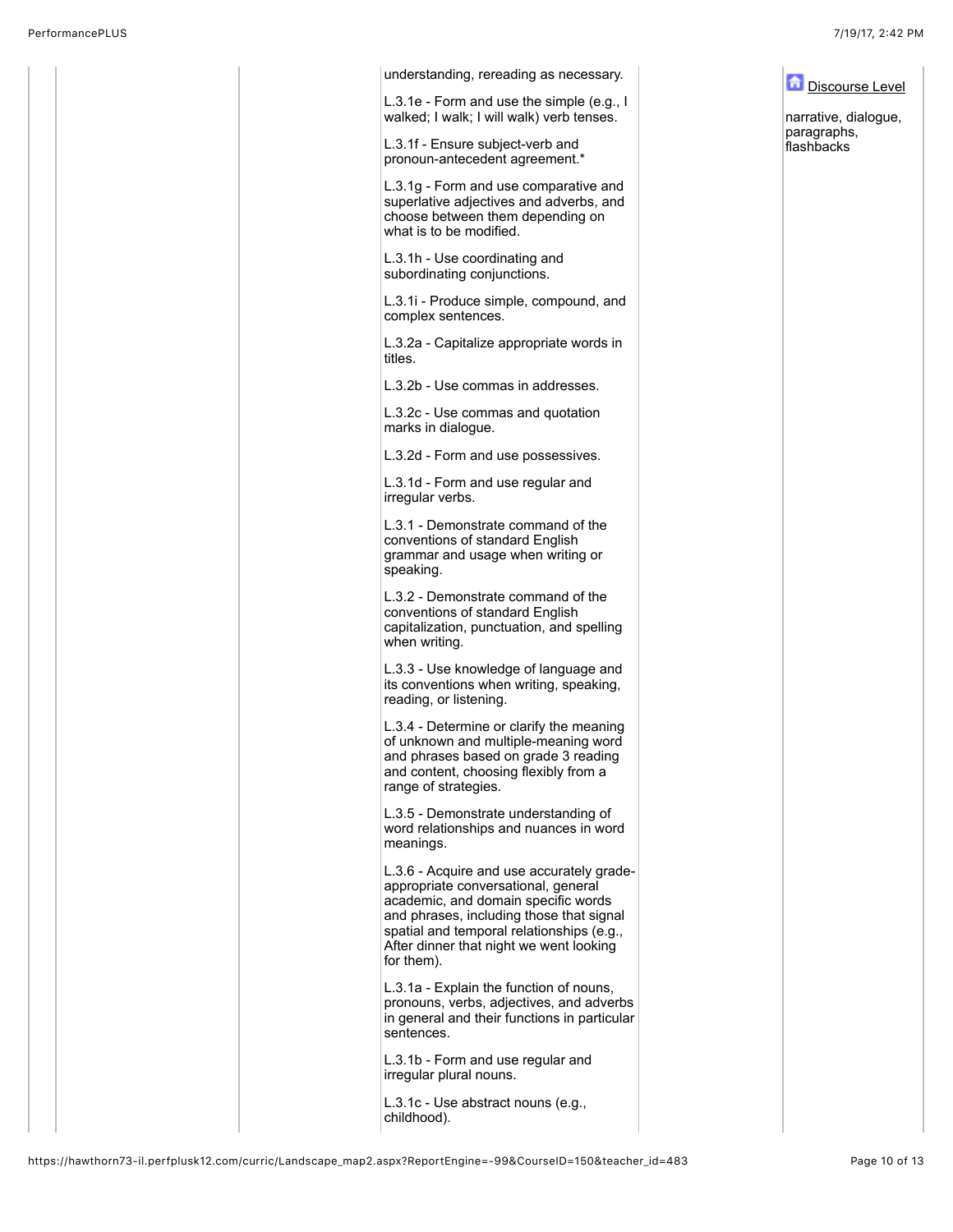| SL.3.5 - Create engaging audio<br>recordings of stories or poems that<br>demonstrate fluid reading at an<br>understandable pace; add visual displays<br>when appropriate to emphasize or<br>enhance certain facts or details.<br>SL.3.6 - Speak in complete sentences<br>when appropriate to task and situation in<br>order to provide requested detail or<br>clarification. (See grade 3 Language<br>standards 1 and 3 on pages 28 and 29<br>for specific expectations.)<br>SL.3.1a - Come to discussions prepared,<br>having read or studied required material;<br>explicitly draw on that preparation and<br>other information known about the topic<br>to explore ideas under discussion.<br>SL.3.1b - Follow agreed-upon rules for<br>discussions (e.g., gaining the floor in<br>respectful ways, listening to others with<br>care, speaking one at a time about the<br>topics and texts under discussion).<br>SL.3.1c - Ask questions to check<br>understanding of information presented,<br>stay on topic, and link their comments to<br>the remarks of others.<br>SL.3.1d - Explain their own ideas and<br>understanding in light of the discussion.<br>SL.3.1 - Engage effectively in a range of<br>collaborative discussions (one-on-one, in<br>groups, and teacherled) with diverse<br>partners on grade 3 topics and texts,<br>building on others' ideas and expressing<br>their own clearly.<br>RL.3.7 - Explain how specific aspects of<br>a text's illustrations contribute to what is<br>conveyed by the words in a story (e.g.,<br>create mood, emphasize aspects of a<br>character or setting). |  |
|-------------------------------------------------------------------------------------------------------------------------------------------------------------------------------------------------------------------------------------------------------------------------------------------------------------------------------------------------------------------------------------------------------------------------------------------------------------------------------------------------------------------------------------------------------------------------------------------------------------------------------------------------------------------------------------------------------------------------------------------------------------------------------------------------------------------------------------------------------------------------------------------------------------------------------------------------------------------------------------------------------------------------------------------------------------------------------------------------------------------------------------------------------------------------------------------------------------------------------------------------------------------------------------------------------------------------------------------------------------------------------------------------------------------------------------------------------------------------------------------------------------------------------------------------------------------------------------------------------------------|--|
|                                                                                                                                                                                                                                                                                                                                                                                                                                                                                                                                                                                                                                                                                                                                                                                                                                                                                                                                                                                                                                                                                                                                                                                                                                                                                                                                                                                                                                                                                                                                                                                                                   |  |

## **n** Opinion Writing

| Enduring<br>Understandings | <b>Essential</b><br>Questions | 33 | <b>Standards</b>                                                                                                                                                                                                                                                                                                                                     | X | Knowledge $\mathbb{R}$ Academic<br>& Skills | Language | X |
|----------------------------|-------------------------------|----|------------------------------------------------------------------------------------------------------------------------------------------------------------------------------------------------------------------------------------------------------------------------------------------------------------------------------------------------------|---|---------------------------------------------|----------|---|
|                            |                               |    | W.3.1 - Write opinion pieces on topics or<br>texts, supporting a point of view with<br>reasons.<br>W.3.4 - With guidance and support from<br>adults, produce writing in which the<br>development and organization are<br>appropriate to task and purpose. (Grade-<br>specific expectations for writing types are<br>defined in standards 1-3 above.) |   |                                             |          |   |
|                            |                               |    | W.3.5 - With guidance and support from<br>peers and adults, develop and<br>strengthen writing as needed by<br>planning, revising, and editing. (Editing                                                                                                                                                                                              |   |                                             |          |   |